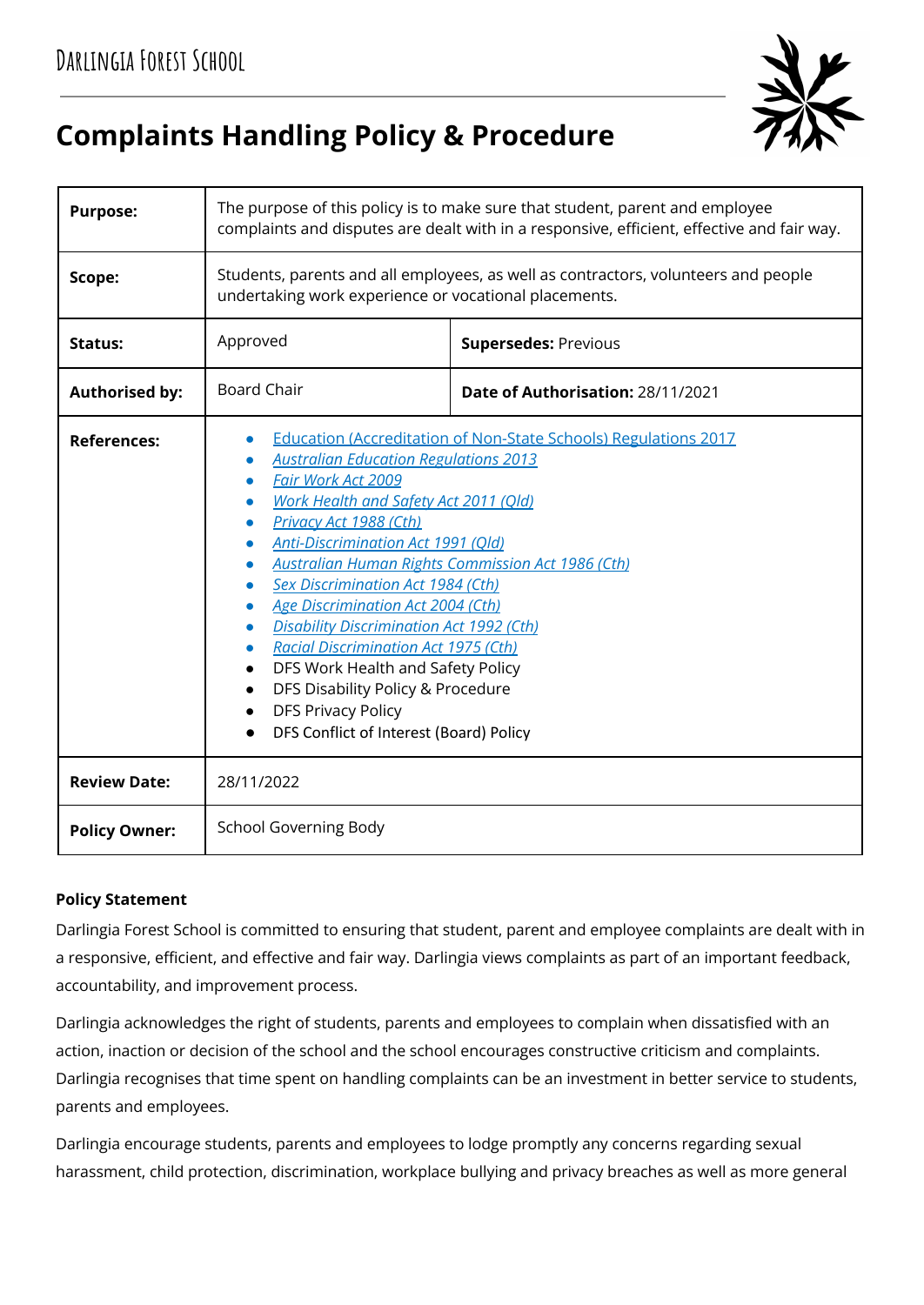complaints. The table below outlines what kinds of complaints will be dealt with within the scope of this policy, and what will be dealt with under the scope of other policies.

Student complaints may be brought by students or by parents on behalf of their children, as appropriate in the circumstances.

## **Complaints Handling Principles**

Darlingia is committed to managing complaints according to the following principles, and is responsible for ensuring their implementation as far as reasonably practicable:

- Darlingia will determine the appropriate person to deal with the complaint in the first instance.
- Darlingia encourages students, parents and employees to contribute to a healthy school culture where complaints are resolved with as little formality, disruption, and disputation as possible.
- Complaints will be taken seriously, and addressed as promptly and efficiently as possible, and within a timeframe that is agreeable to all parties involved.
- Anonymous complaints will be treated on their merits. Complaints will be dealt with fairly and objectively and in a timely manner.
- Appropriate remedies will be offered and implemented, including mediation, negotiation, and informal resolution as optional alternatives.
- When resolving complaints, everyone has rights and responsibilities that must be balanced, including the right to natural justice/procedural fairness wherever practicable, and the right of interested parties of the complaint to be heard. This means that the principles of this policy, and the complaints procedure itself will be applied equitably and fairly as outlined below, regardless of who makes a complaint, and the nature of the complaint. As part of this, when resolving complaints, conflicts of interest will be managed appropriately, as outlined in the table below, and in reference to the School's Conflict of Interest (Board) Policy.
- When resolving complaints, all parties should be calm, courteous, honest and sincere; avoid judgement and blame; value differences and respect each other's point of view; and acknowledge that the common goal is to achieve an outcome acceptable to everyone involved.
- Confidentiality and privacy will be maintained as much as possible, in accordance with legislative requirements.
- Darlingia will give reasonable progress updates to all parties involved.
- All parties to the complaints will be appropriately supported, and complainants, respondents and people associated with them will not be victimised as a result of lodging the complaints and they will not suffer any other reprisals.
- Darlingia will provide a review pathway for parties to the complaint if warranted.
- Darlingia will ensure all employees are trained in how to resolve or escalate complaints according to this policy and procedure.
- The school will keep records of complaints, including discussions and actions, in a 'Concerns, Complaints and Grievances Register', which will be reviewed quarterly.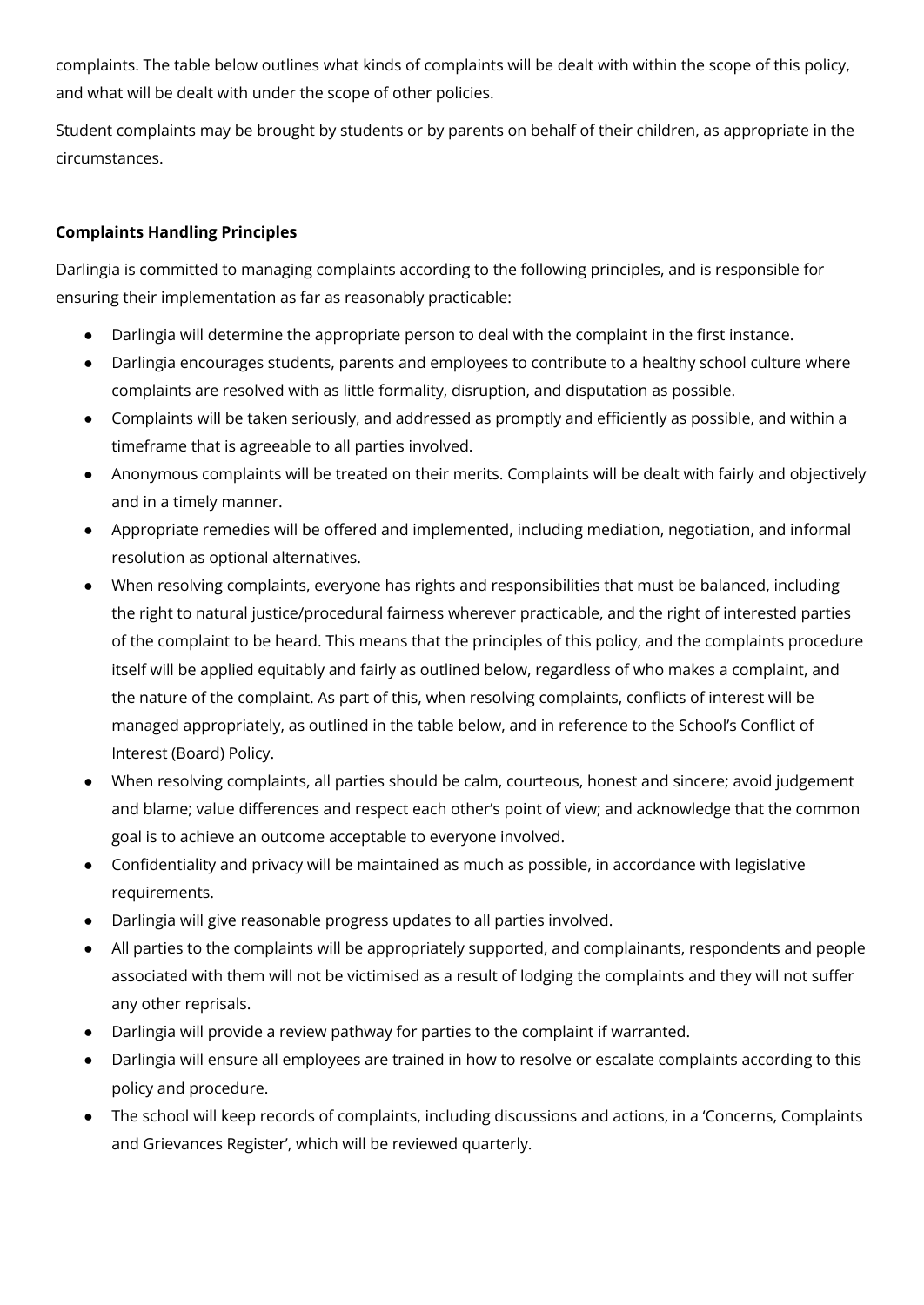- Darlingia will ensure this policy is appropriately communicated to students, parents and employees by making it available to all on the school website and at the school's reception, and referencing it at key junctions, such as student enrolment and staff induction.
- The Teaching-Principal will report to the School Board any claims for legal redress, or complaints that could potentially result in the Board being found as unsuitable to be the school's Governing Body, or result in the School losing its accreditation.
- The school's insurer will be informed if a complaint could be connected to an insured risk.

#### **Employee Responsibilities**

When receiving a verbal or written complaint, employees should act in accordance with the school's Complaints Handling Policy and procedures by doing the following:

- 1. (If the complaint is written) respond within 2 working days of initially receiving the complaint;
- 2. Remain calm, respectful, helpful, and positive;
- 3. Clarify the issues raised to make sure you understand what the complainant is telling you;
- 4. Empathise and acknowledge the complainant's feelings;
- 5. Ask what the complainant wants to happen as a result of the complaint;
- 6. Resolve the complaint if possible, or
- 7. Inform the party lodging the complaint of how complaints can be lodged formally, when they should be lodged and what information is required, and tell the complainant that you will pass their complaint on to the appropriate person - ask them to put the complaint in writing if appropriate;
- 8. Give the complainant a copy of this document to help them lodge their complaint, and provide the complainant with information about any support or assistance available to assist them in lodging their complaint ;
- 9. Thank the complainant for their feedback; and
- 10. Forward complaints to the Teaching Principal or Board of Directors, if appropriate, who will then lodge the complaint in the 'Concerns, Complaints, and Grievances Register' within 2 working days.
- 11. While doing all of the above, maintain confidentiality, keep appropriate records, and not victimise or act in reprisal against the complainant, respondent or any person associated with them.

#### **All Parties to a Dispute**

The complainant and respondent both have the following role and responsibilities:

- apply and comply with the school's Complaints Handling Policy and procedures
- lodge the complaint as soon as possible after the issue arises
- expect that the complaint will be dealt with fairly and objectively; in a timely manner; with procedural fairness wherever practicable; that confidentiality and privacy will be maintained as much as possible
- provide complete and factual information in a timely manner
- not provide deliberately false or misleading information
- not make frivolous or vexatious complaints
- act in good faith, and in a calm and courteous manner
- act in a non-threatening manner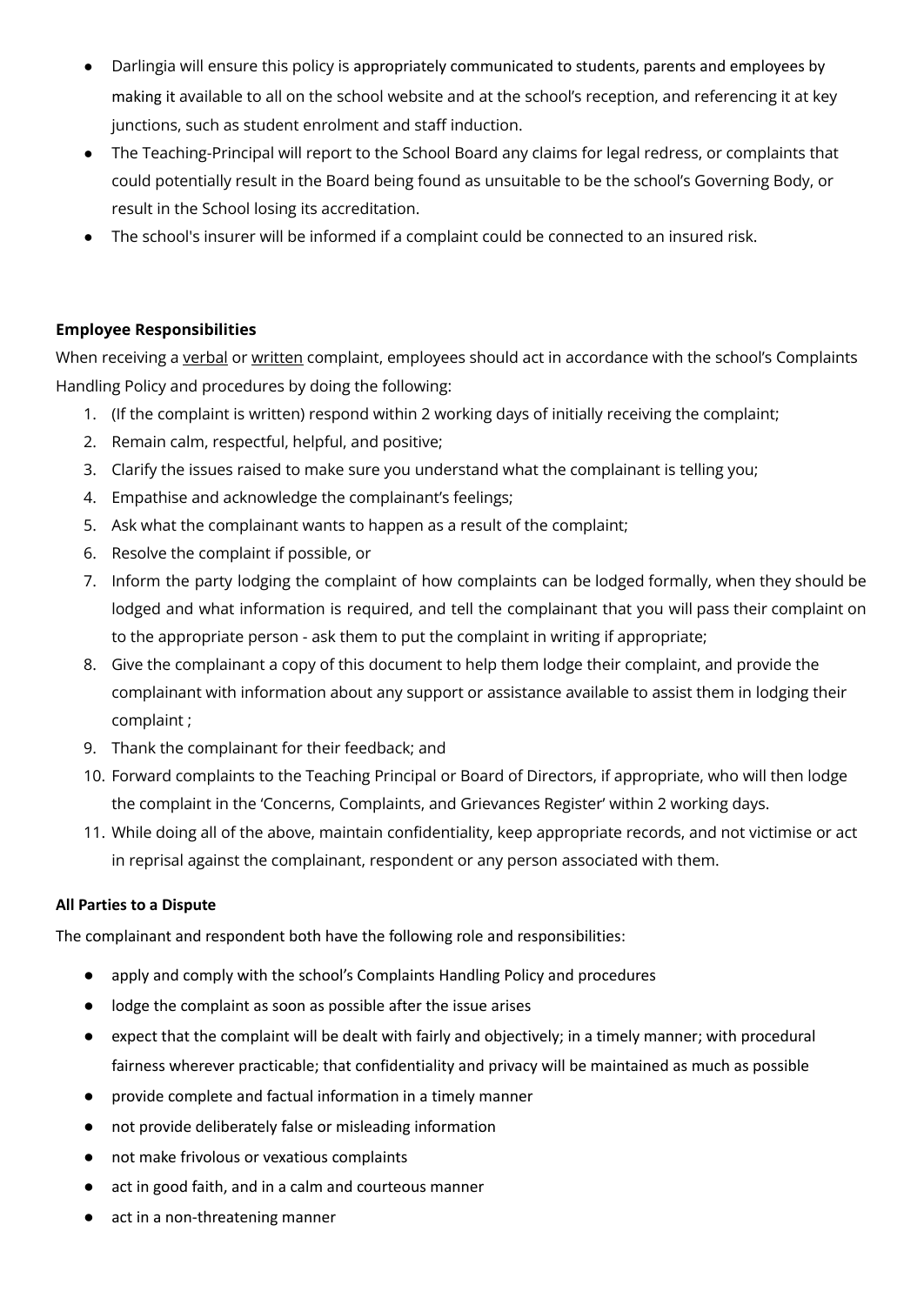- to be appropriately supported
- acknowledge that a common goal is to achieve an outcome acceptable to all parties
- recognise that all parties have rights and responsibilities which must be balanced
- maintain and respect the privacy and confidentiality of all parties
- not victimise or act in reprisal against any party to the dispute or any person associated with them.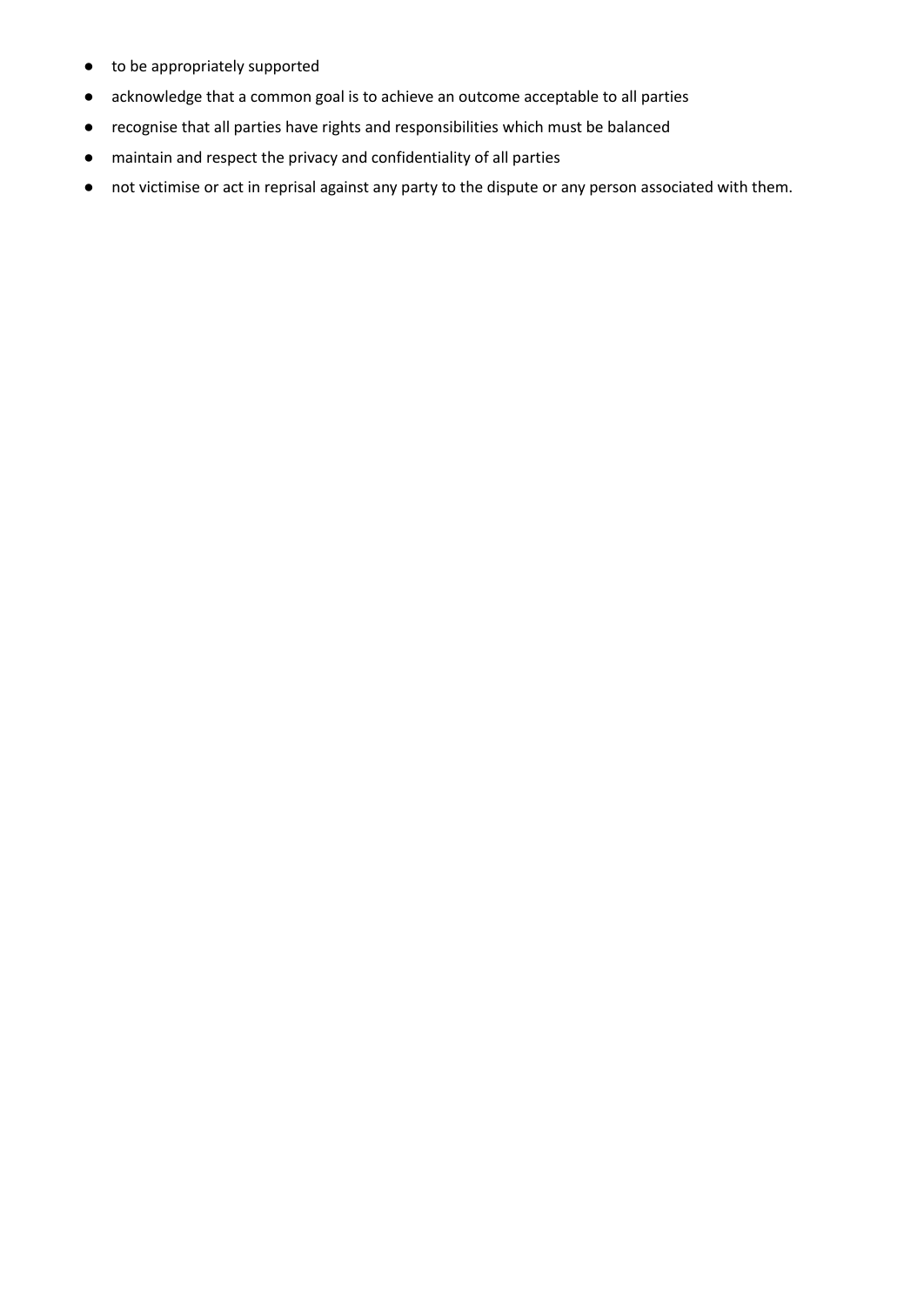# **Complaints within the Scope of this Policy and Designation of Responsibilities**

| About / Issue                                                                                                                                                                                                                                                                                                                                                                                                                                                                                                                                                                                                                                                                                                                                                                                                                                                                                                                                                                                                                                                                                                                                                                          | Who to contact                                                                                                                                    | <b>How</b>                                                                                                                                                                                                                         |  |
|----------------------------------------------------------------------------------------------------------------------------------------------------------------------------------------------------------------------------------------------------------------------------------------------------------------------------------------------------------------------------------------------------------------------------------------------------------------------------------------------------------------------------------------------------------------------------------------------------------------------------------------------------------------------------------------------------------------------------------------------------------------------------------------------------------------------------------------------------------------------------------------------------------------------------------------------------------------------------------------------------------------------------------------------------------------------------------------------------------------------------------------------------------------------------------------|---------------------------------------------------------------------------------------------------------------------------------------------------|------------------------------------------------------------------------------------------------------------------------------------------------------------------------------------------------------------------------------------|--|
| Friendship issues<br>Student/parent communication<br>Issues related to classroom activities, learning programs, assessment and reporting of student<br>learning                                                                                                                                                                                                                                                                                                                                                                                                                                                                                                                                                                                                                                                                                                                                                                                                                                                                                                                                                                                                                        | The relevant<br>Teacher                                                                                                                           | By email:<br>admin@darlingia.org<br>By phone:<br>0481 430 585                                                                                                                                                                      |  |
| Issues related to friendship issues, if there is a conflict of interest with the relevant teacher<br>Student/parent communication, if there is a conflict of interest with the relevant teacher or if<br>unresolved with the relevant teacher<br>Issues related to learning programs, assessment and reporting of student learning, if unresolved<br>$\bullet$<br>with the relevant teacher<br>Issues related to communication with students or parents or between employees, if unresolved<br>$\bullet$<br>with the relevant teacher.<br>Complex students issues and student welfare<br>$\bullet$<br>Harassment and discrimination, and privacy breaches<br>$\bullet$<br>School policy, management, and administration, including issues related to school fees and<br>$\bullet$<br>enrolment<br>The school, its employees or students having done something wrong generally<br>The school, its employees or students having failed to do something they should have done<br>generally<br>The school, its employees or students having acted unfairly or impolitely<br>$\bullet$<br>Issues of student or employee behaviour that are contrary to their relevant Staff Code of Conduct | <b>Teaching Principal</b>                                                                                                                         | Or in-person:<br>Make an appointment to ensure<br>there is enough time and a quiet<br>location available to talk about<br>the issue.<br>Appointments with teaching staff<br>are available between<br>2:30PM-3:30PM, Monday-Friday. |  |
| Teaching principal, including in relation to any of the above issues that there may be a risk,<br>$\bullet$<br>whether perceived, actual, or potential of a conflict of interest impeding the teaching principal's<br>ability to resolve the complaint in a fair manner, in relation to both procedural fairness, and<br>fairness of resolution.<br>Note: For impartiality, ideally the Board Chairperson is not a parent of an enrolled student, or a<br>paid employee of the School, as per the School's Conflict of Interest (Board) Policy.                                                                                                                                                                                                                                                                                                                                                                                                                                                                                                                                                                                                                                        | Contact the Chairperson of the Board of Directors in<br>writing:<br>The Chairperson, Darlingia Forest School, PO Box 525,<br>Innisfail, QLD, 4860 |                                                                                                                                                                                                                                    |  |
| <b>Board of Directors</b>                                                                                                                                                                                                                                                                                                                                                                                                                                                                                                                                                                                                                                                                                                                                                                                                                                                                                                                                                                                                                                                                                                                                                              | Contact the Non-State Schools Accreditation Board:<br>http://nssab.qld.edu.au/Complaints/index.php                                                |                                                                                                                                                                                                                                    |  |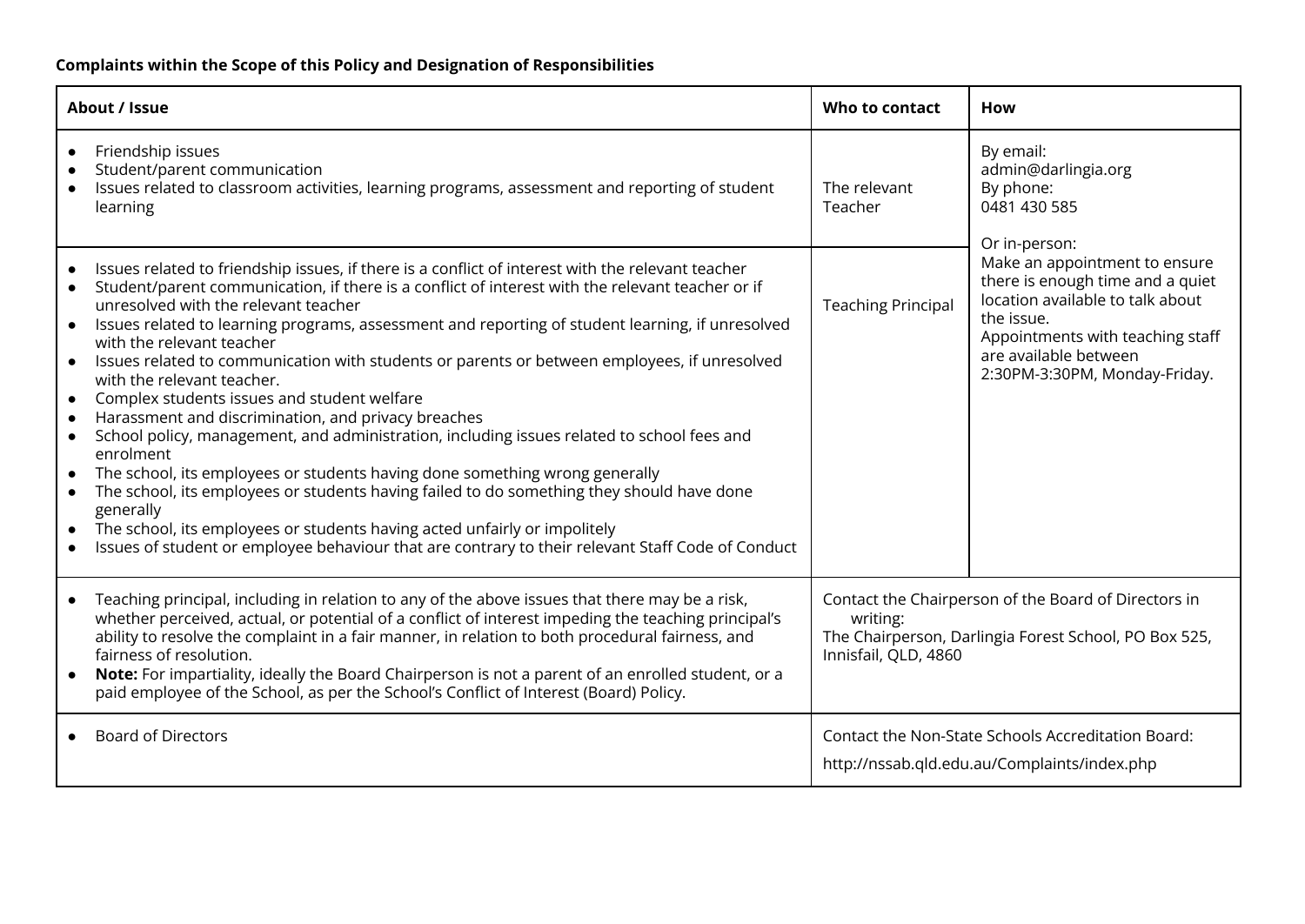# **Complaints outside the Scope of this Policy**

| <b>Nature of the Complaint</b>                                                            | <b>Policy / Who to Contact</b>                                                                                                             |  |
|-------------------------------------------------------------------------------------------|--------------------------------------------------------------------------------------------------------------------------------------------|--|
| Student bullying complaints and discipline matters, including suspension or<br>expulsion. | Positive Behaviour Management Policy and/or the Bullying and<br>Harassment (Students and Staff) Policy                                     |  |
| Employee workplace bullying, and harassment, including sexual harassment.                 | Bullying and Harassment (Students and Staff) Policy                                                                                        |  |
| Employee complaints related to other aspects of their employment                          | Teaching-Principal, or if there is a conflict of interest or they are<br>uncomfortable doing so, the Board of Directors or the Chairperson |  |
| Student or employee violence or criminal matters.                                         | Teaching-Principal will involve the Police as appropriate                                                                                  |  |
| Child protection concerns and reports, including risk of harm or abuse.                   | Child Protection Risk Management Policy                                                                                                    |  |
| Formal legal proceedings.                                                                 | <b>Board of Directors</b>                                                                                                                  |  |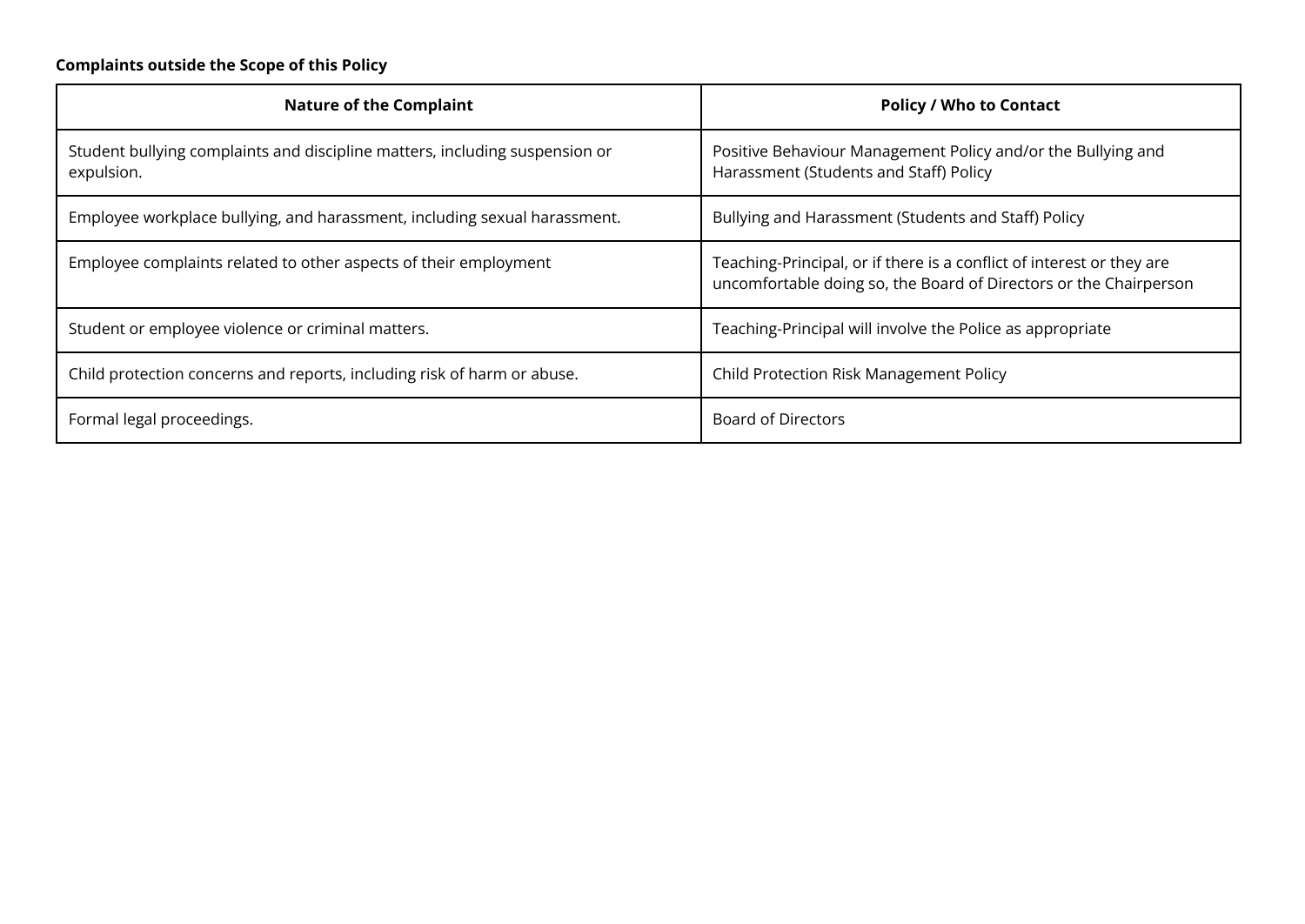#### **Complaint Procedure Level One**

The first step is to **go and speak informally to the person with whom you have an issue, as soon as possible**; Many complaints can be resolved by communicating openly, honestly and in a non-threatening manner and environment, while also providing information, an explanation, an apology, and/or recognition of the effect the situation has had on the person.

#### **Complaint Procedure Level Two**

If the issue cannot be resolved, or you are uncomfortable taking the complaint to the person concerned, please **send your complaint to us in writing**. When receiving a written complaint, the Teaching Principal and/or Board-Member should follow the steps in 'Level One' (if appropriate). Assurances from a more senior staff member or entity may improve the situation and prevent further escalation.

#### **Otherwise, an appropriate person will conduct an investigation:**

- Reviewing any relevant documents (e.g. injury, incident, or behaviour reports);
- Reading and referencing any relevant policies, procedures, legislation, or appropriate peak-bodies; and
- Meeting with relevant parties to confirm events.
- A suitable person **must** be present as an independent witness during meetings. For a child that should be their parents if possible. For an employee that may be a union delegate.

Based-on the information gathered, the investigating person will make a decision on the complaint and write to the complainant within a reasonable timeframe. The letter/email will include a record of the complaint and investigation, details of the actions or strategies or resolutions taken in response to the complaint, and the following attachments:

- Relevant incident or behaviour reports; and
- Minutes/notes of meetings with parties involved.

#### **Complaint Procedure Level Three**

If the issue is still not resolved, or you would like an appeal of a decision, the Teaching Principal will, with your written permission, then **take the matter to the next Board Meeting** to be discussed, and will invite you to come along if appropriate. The Board of Directors will be notified as soon as possible with all relevant information compiled, including details of all actions taken and results so far. The Board will review all of the information provided, and may choose to conduct further investigations of their own. Any actions or decisions arising from the meeting should be recorded, including any agreed outcomes, a time-frame in which the resolution is to be achieved, and actions to review the resolution if necessary. The minutes of the meeting should be signed by all parties involved.

#### **Complaint Procedure Beyond School Level**

If you still feel your issues have not been satisfactorily addressed, you can advise the Board of Directors and they will take the matter to a higher body, such as the Non-State Schools Accreditation Board, and request unbiased assistance which could mean mediation from an impartial third-party or legal proceedings. This step should be viewed as the last resort, *once all the previous stages have been undertaken.*